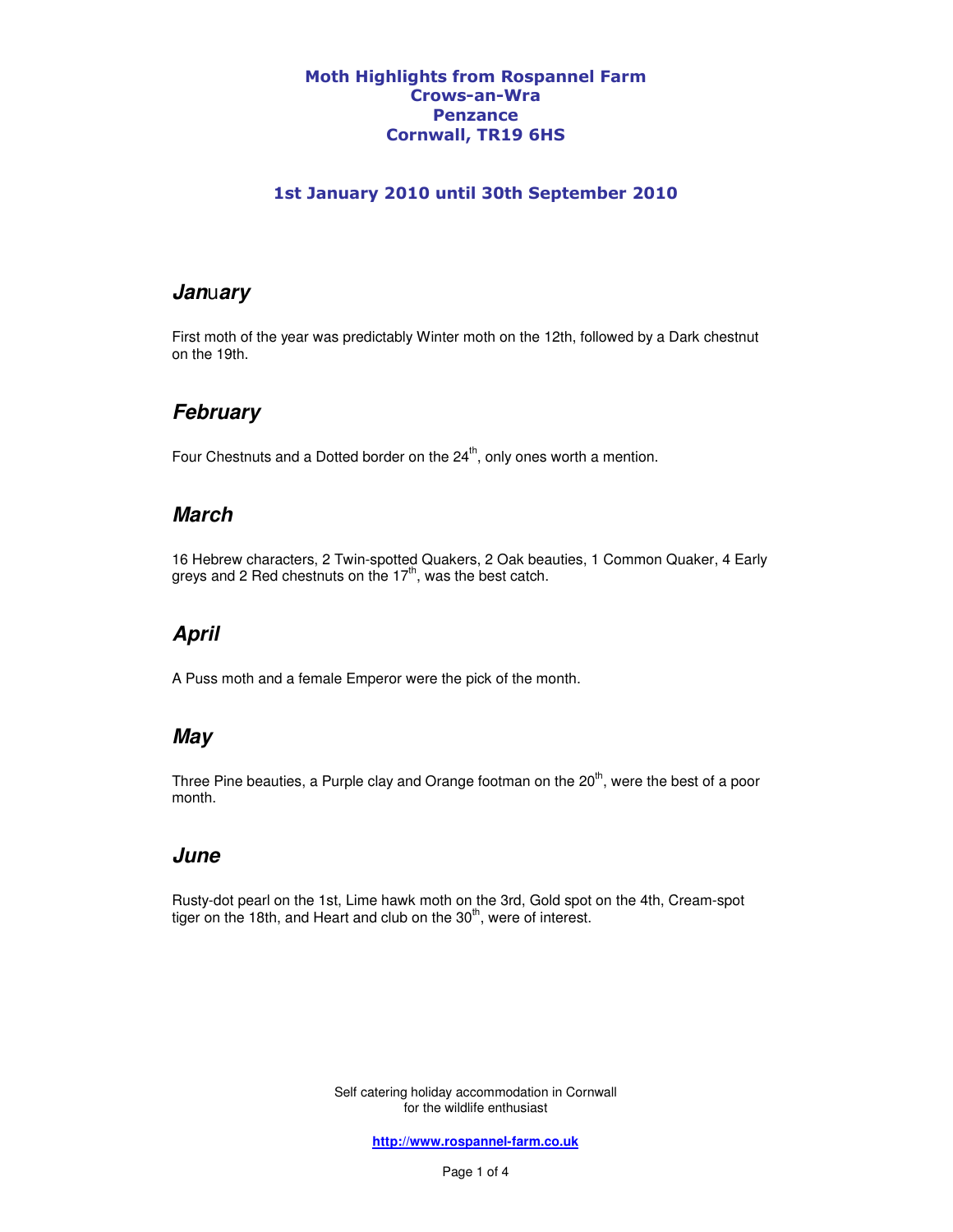# **July**

A White satin moth was a surprise on the  $6<sup>th</sup>$ 



2031 White Satin Moth *Leucoma salicis*

## **August**

Four-spot footman and Gold spot on the  $8<sup>th</sup>$  were notable.

## **September**

The 3rd produced a Bedstraw hawk moth, (see photo) a late Poplar hawk moth on the 5th was followed on the 22<sup>nd</sup> by a Flounced chestnut and a pure white Brimstone moth, (see photo). İ

> Self catering holiday accommodation in Cornwall for the wildlife enthusiast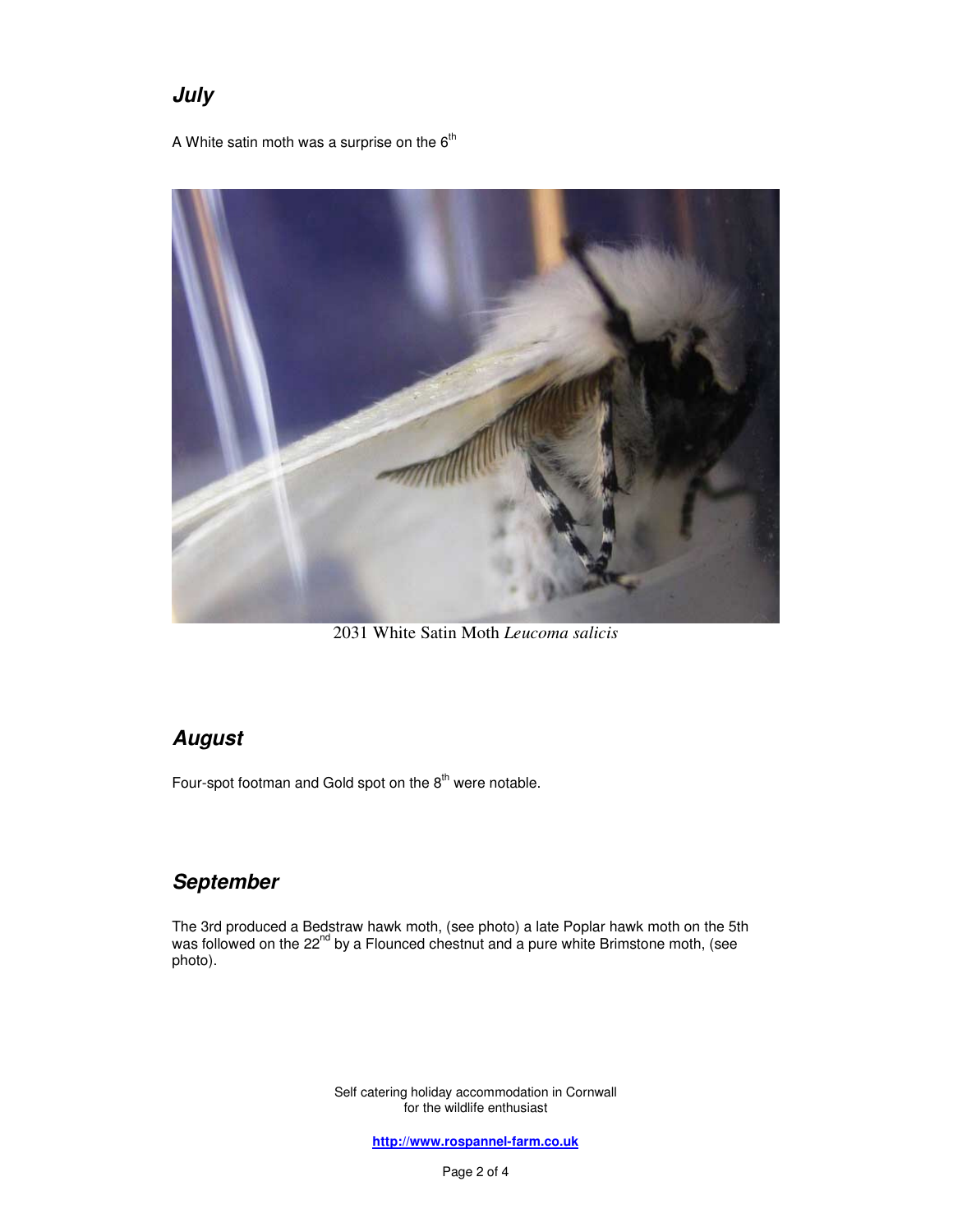

1906 Brimstone Moth *Opisthograptis luteolata* Ab. albescens

Self catering holiday accommodation in Cornwall for the wildlife enthusiast